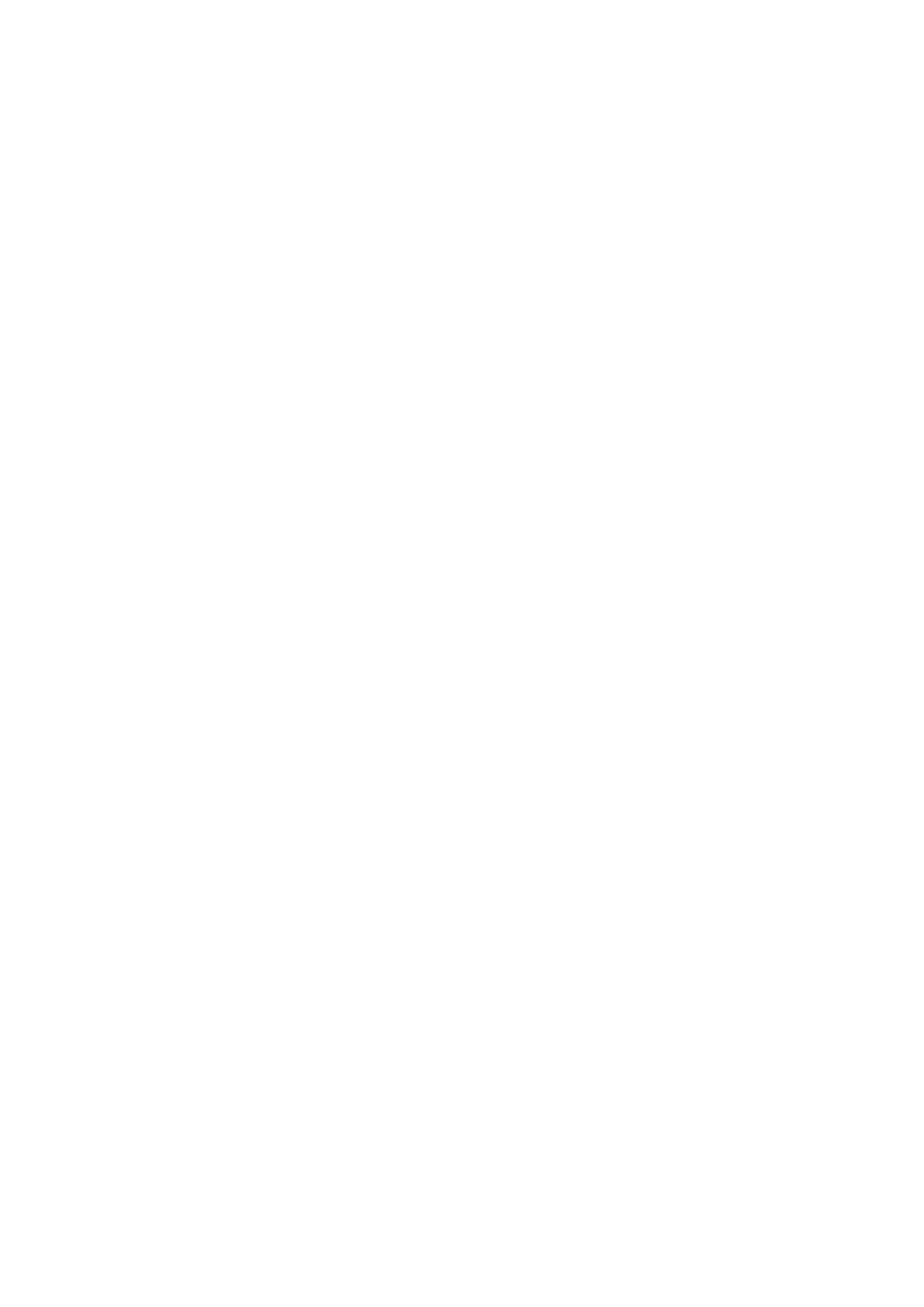#### Submission 1

#### Background:

Up until about 2016, ratepayers in the GRV General category received a discount for paying their rates in full - option 1. About 2 weeks before that year's budget was brought down, the Shire faced an approximate \$150,000 deficit as a result of Newmont successfully appealing to the Valuer General over the valuation of the mine camp on Goldmine Rd. The result was that the aforementioned discount for GRV General ratepayers was abolished.

In 2017/2018 the GRV's were revalued in the Shire of Boddington and due to a general slump in the value of the residential property market in Western Australia, the Shire was faced with another challenge. To maintain budgeted income for the Shire, the GRV General rate in the dollar was increased by approximately 27%. This was to the detriment of most commercial properties, as commercial properties do not experience the same rollercoaster ride that residential properties do. It meant some massive increases in rates, reducing the bottom line of commercial property owners in the Shire. The increase in rates to the Motel business was 49%. When the residential valuations rise again as part of the property cycle, the commercial sector will again suffer, effectively making it a double blow. is the GRV General category received a discount for paying<br>the histon of 2 weeks before that year's budget was brought down,<br>the ST60,000 defict as a result of Newmont successfully<br>rate ST60,000 defict as a result of Newmo

Some business owners paying a lease to their landlords **do not** therefore agree with Council considering that this sector is contributing in a "fair manner" as stated below and it certainly does not give any encouragement or incentive to invest in a commercial venture in the Shire of Boddington.

#### Shire's Definition:

GRV General - This rating category covers all properties with a GRV valuation not categorised as GRV Mining. The proposed rate for 2021//22 is 11.1213 cents in the dollar GRV General. Rates provided by this category, including minimum rates at \$984 are approximately 18.1% of the total rate requirements of council. This sector comprises the residential and commercial properties in the town area and Council considers that this sector has been contributing to the services and infrastructure of the shire in a fair manner.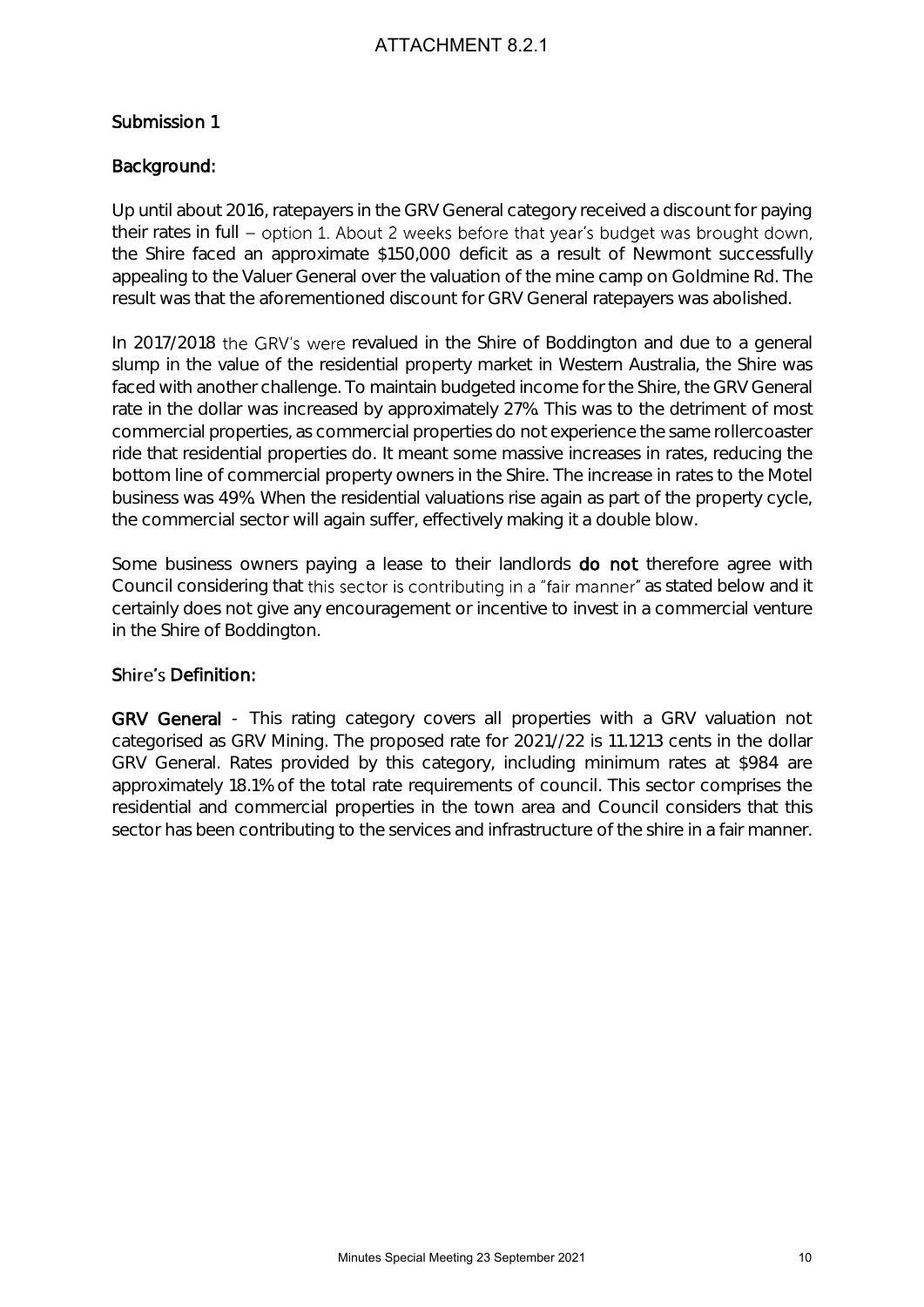#### The Proposal:

If GRV General (Residential) is assumed as a benchmark, the proposal is;

"That GRV General be split into;

- a) GRV Residential
- b) GRV Commercial
- c) GRV Unimproved
- d) GRV Holiday Home / B&B

with

GRV Commercial rate in the dollar set at the GRV Residential less 30%,

GRV Unimproved set at GRV Residential plus 50%

GRV Holiday Home / B&B set at GRV Residential plus 25%.

#### Notes:

b) A GRV Commercial rate - set lower in the dollar compared to Residential, would reflect the economic circumstances associated with the significant fluctuation in valuations in the 2017/18 financial year in particular, but also future years of reduced valuations. This will help to retain current commercial activities during times of challenging economic circumstances and encourage diversification of the local economy and opportunity for more local employment. It would mean a slight increase to GRV Residential (General) as would be proposed by Council, however most owners of commercial properties within the Shire, are also owners of residential property. Commercial businesses in the Shire are a major employer in the community, who keep the day to day services in town running. The Shire of Murray has a substantially reduced GRV Commercial rate as an incentive for land on which commercial business is operated. ATTACHMENT 8.2.1<br>
Sassumed as a benchmark, the proposal is:<br>
Note:<br>
Note:<br>
Note:<br>
Note:<br>
Note:<br>
Note:<br>
Note:<br>
Note:<br>
Note:<br>
Note:<br>
Note:<br>
Note:<br>
Note:<br>
Note:<br>
Note:<br>
Note:<br>
Note:<br>
Note:<br>
Note:<br>
Note:<br>
Note:<br>
Note:<br>
Note:<br>

c) The addition of GRV Unimproved - would be an incentive for undeveloped properties to be improved. As an example, the empty blocks on the main street of Boddington have been a talking point for years and continue to be like 'warts on a frog'. The development of Banksia Park at the end of Hotham Ave consists of 47 blocks, yet just seven (7) of them have dwellings on them. The Council, like many others already do, should consider the development of all vacant rateable land to be in the best interests of the community as it would improve the economy, amenity and vibrancy of the Shire.

d) A residential GRV Holiday Home / B&B rate - to apply to land zoned residential where a purpose for which the land is held or used to offer home short stay lodging primarily for tourism experiences, as suggested in an attachment 8.1.1c (pages 49-66 at the link below), presented to Council at the December 2020 Council meeting. The response addresses both the traditional and the unregulated sectors of the accommodation market. Similar to the opinion of the City of Fremantle, it would help cover the extra costs to the Shire associated with such an activity.